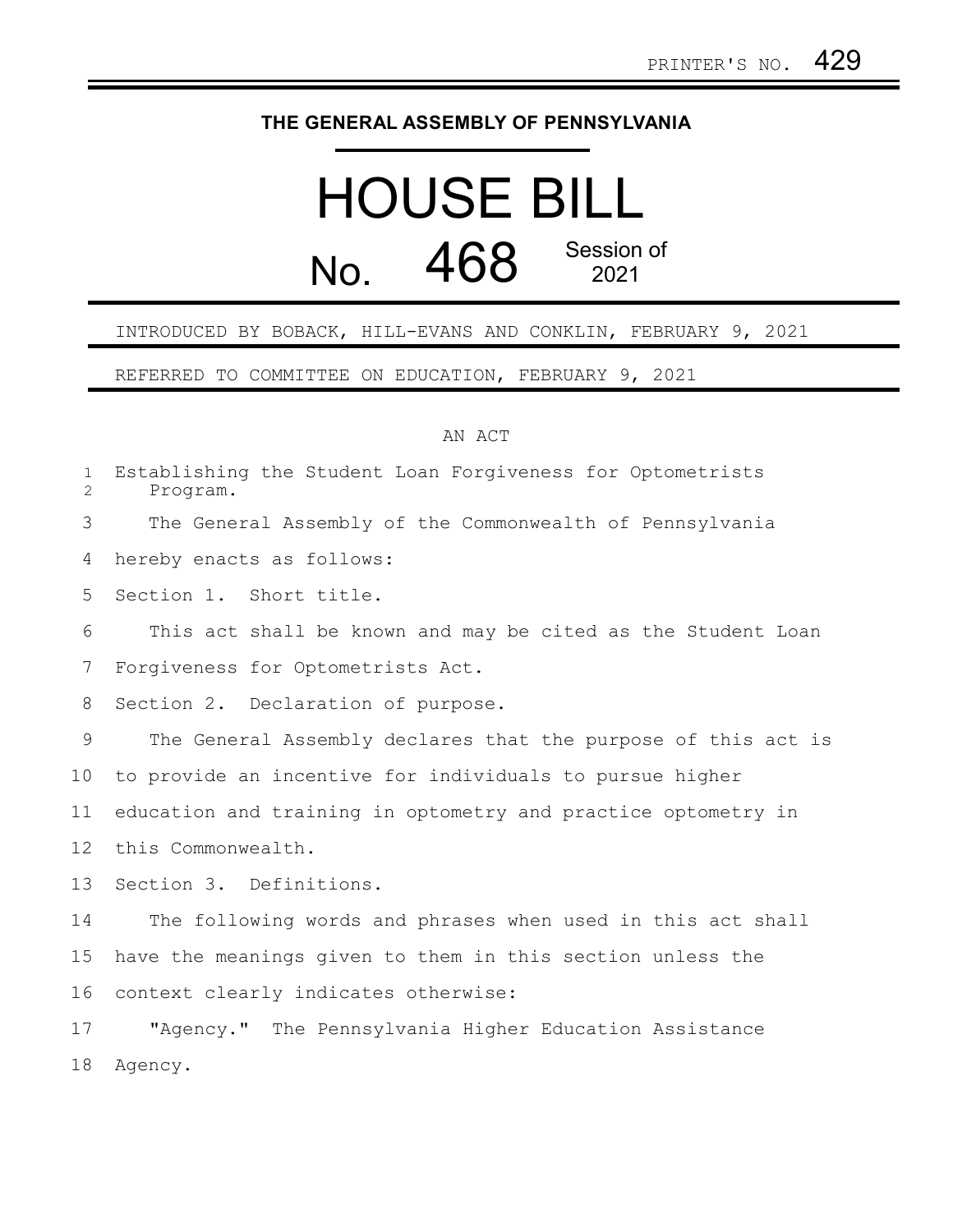"Award recipient." An eligible individual who receives student loan forgiveness under the program. 1 2

"Eligible individual." An individual who: 3

(1) holds an undergraduate degree from an institution of higher learning and graduated from an accredited optometric educational institution; or 4 5 6

(2) is a practicing optometrist in this Commonwealth. "Optometrist." An individual licensed to practice optometry under the act of June 6, 1980 (P.L.197, No.57), known as the Optometric Practice and Licensure Act. 7 8 9 10

"Program." The Student Loan Forgiveness for Optometrists Program under section 4. 11 12

Section 4. Student Loan Forgiveness for Optometrists Program. 13

(a) Establishment.--The Student Loan Forgiveness for Optometrists Program is established within the agency. 14 15

(b) Administration.--The agency shall administer the program for the purpose of providing student loan forgiveness for eligible individuals who enter into an agreement with the agency to practice optometry in this Commonwealth as provided under subsection (c). 16 17 18 19 20

(c) Loan forgiveness.--The agency shall forgive 50% of an eligible individual's student loans, not to exceed \$200,000, if the eligible individual enters into an agreement with the agency to practice optometry in this Commonwealth for a period of three consecutive years. 21 22 23 24 25

(d) Agreement provisions.--The agreement under subsection (c) shall include the following terms: 26 27

(1) If the award recipient is not licensed to practice optometry in this Commonwealth, the award recipient shall apply for an optometry license to practice in this 28 29 30

20210HB0468PN0429 - 2 -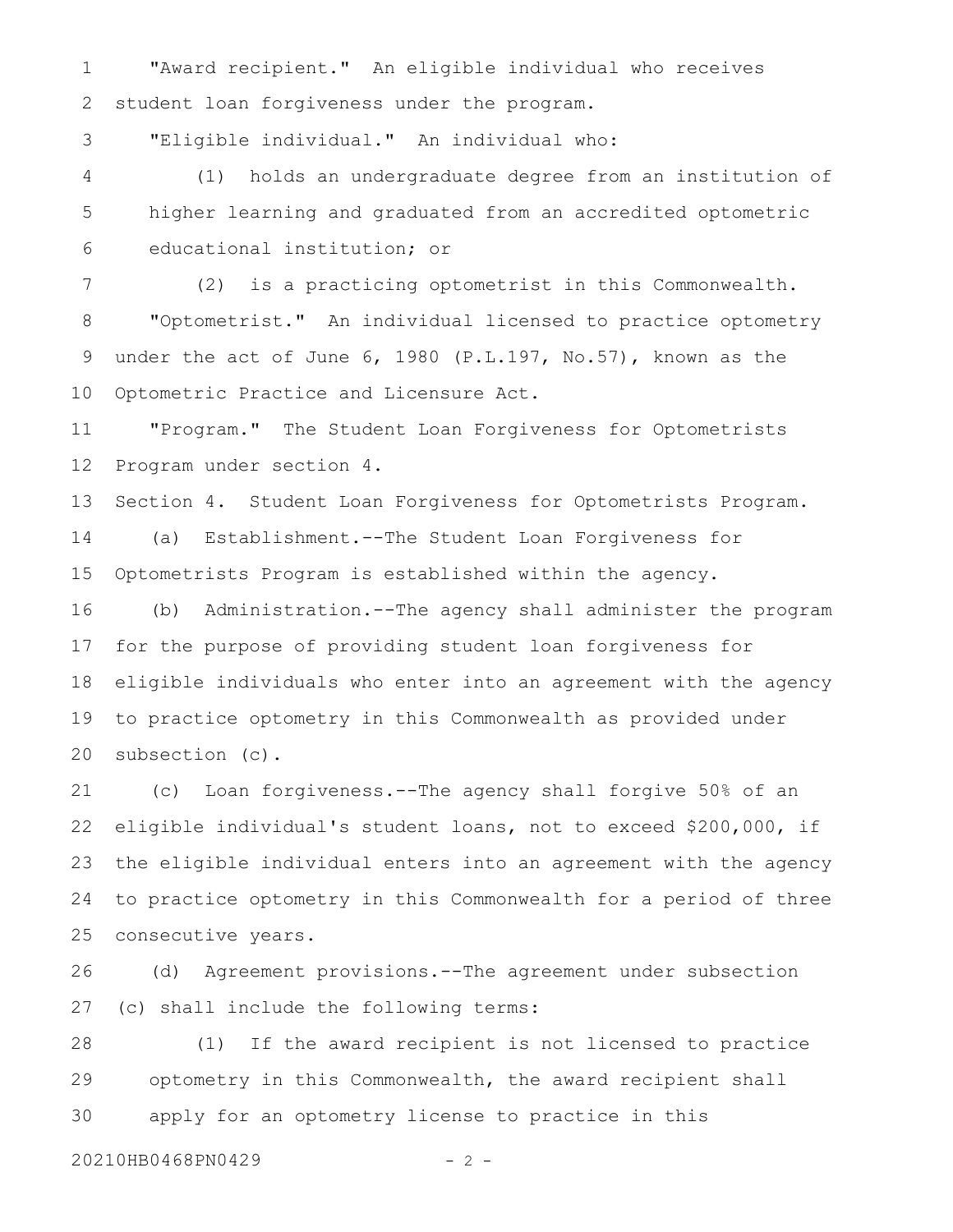Commonwealth at the earliest practicable opportunity. 1

(2) Within six months after entering into an agreement under subsection (c), the award recipient shall practice optometry in this Commonwealth according to the terms of the student loan forgiveness award. 2 3 4 5

(3) The award recipient shall agree to practice optometry in this Commonwealth on a full-time basis. 6 7

(4) The award recipient shall permit the agency to determine compliance with the work requirement specified in the agreement under subsection (c). If the award recipient fails to comply with the work requirement, the award recipient shall reimburse the Commonwealth for the amount of student loan forgiveness received, including interest accrued as determined by the agency. The award recipient and the agency shall make every effort to resolve conflicts in order to prevent a breach of the agreement under subsection (c). 8 9 10 11 12 13 14 15 16

(5) Upon the award recipient's death or total or permanent disability, the agency shall not be required to provide student loan forgiveness under the program. 17 18 19

(6) The agency may terminate student loan forgiveness and demand repayment of the amount of student loans forgiven if: 20 21 22

(i) the award recipient is convicted of or pleads guilty or no contest to a felony; or 23 24

(ii) the State Board of Optometry has determined that the award recipient has committed an act of gross negligence in the practice of optometry or has suspended or revoked the award recipient's license to practice. (e) Agreement enforcement.--Notwithstanding 42 Pa.C.S. § 8127 (relating to personal earnings exempt from process), the 25 26 27 28 29 30

20210HB0468PN0429 - 3 -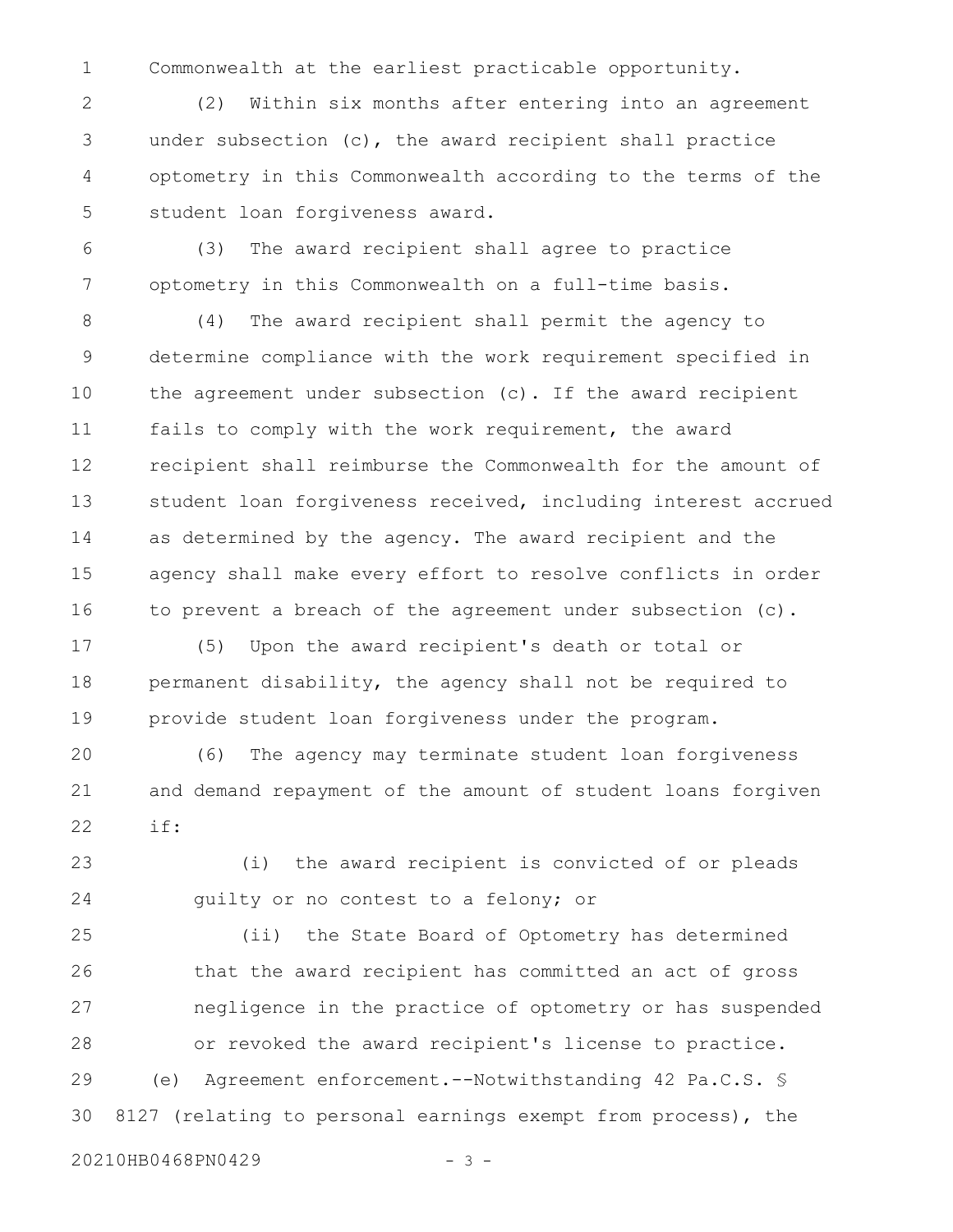agency may seek garnishment of wages of an award recipient who fails to comply with the agreement under subsection (c) for the amount of student loan forgiveness provided to the award recipient. 1 2 3 4

Section 5. Tax applicability. 5

Student loan forgiveness received under this act shall not be considered taxable income for purposes of Article III of the act of March 4, 1971 (P.L.6, No.2), known as the Tax Reform Code of 1971. 6 7 8 9

Section 6. Annual report. 10

(a) Development of report.--By September 1, 2021, and each September 1 thereafter, the agency shall compile a report regarding the operation of the program for the immediately preceding fiscal year. The report shall include the following information: 11 12 13 14 15

(1) The number and amount of student loan forgiveness agreements executed and renewed for eligible recipients. 16 17

(2) The number of defaulted student loan forgiveness agreements and the cause for the defaults. 18 19

(3) The number of eligible individuals participating in the program. 20 21

(4) The number and type of enforcement actions taken by the agency regarding the implementation of the program. (b) Submission.--The agency shall submit the report under 22 23 24

subsection (a) to the following individuals: 25

(1) The Governor. 26

(2) The chair and minority chair of the Appropriations Committee of the Senate. 27 28

(3) The chair and minority chair of the Education Committee of the Senate. 29 30

20210HB0468PN0429 - 4 -